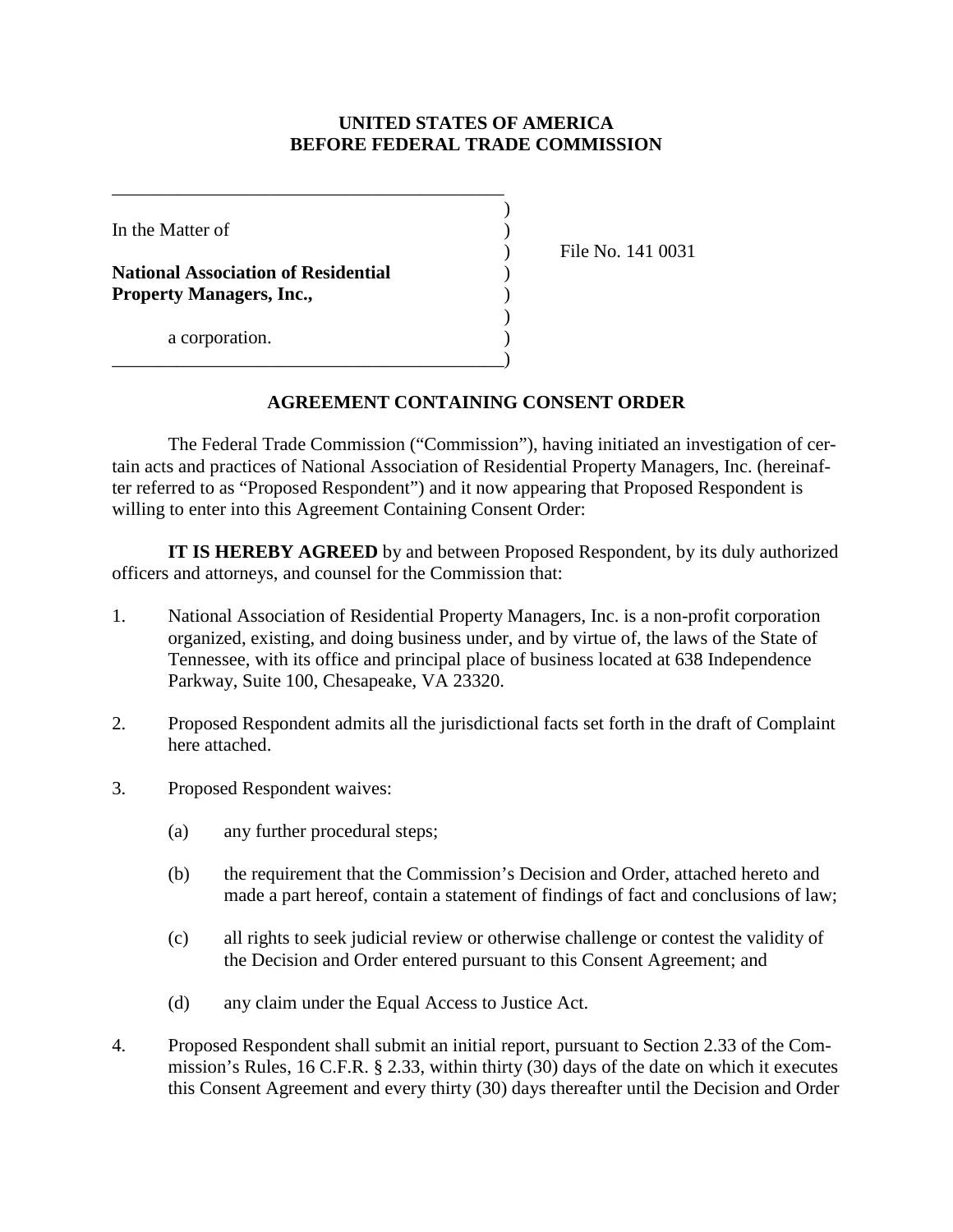becomes final. Each such report shall be signed by the Proposed Respondent and shall set forth in detail the manner in which the Proposed Respondent has to date complied or has prepared to comply, is complying, and will comply with the Decision and Order. Such reports will not become part of the public record unless and until the Consent Agreement and Decision and Order are accepted by the Commission for public comment.

- 5. In each of the reports described in Paragraph 4, the Proposed Respondents shall provide sufficient information and documentation to enable the Commission to determine independently whether the Proposed Respondent is in compliance with this Consent Agreement and the Decision and Order. All reports shall be verified by a notarized signature or sworn statement by a responsible person at the Proposed Respondent specifically authorized to perform this function, or self-verified in the manner set forth in 28 U.S.C. §1746. Section 2.41(a) of the Commission's Rules of Practice requires that an original and two copies of all compliance reports be filed with the Commission. The Proposed Respondent shall file an original report and one copy with the Secretary of the Commission, and shall send at least one copy directly to the Bureau of Competition's Compliance Division.
- 6. This Consent Agreement shall not become part of the public record of the proceeding unless and until it is accepted by the Commission. If this Consent Agreement is accepted by the Commission it, together with the draft of Complaint contemplated thereby, will be placed on the public record for a period of thirty (30) days and information in respect thereto publicly released. The Commission thereafter may either withdraw its acceptance of this Consent Agreement and so notify Proposed Respondent, in which event it will take such action as it may consider appropriate, or issue and serve its Complaint (in such form as the circumstances may require) and Decision and Order, in disposition of the proceeding.
- 7. This Consent Agreement is for settlement purposes only and does not constitute an admission by Proposed Respondent that the law has been violated as alleged in the draft of Complaint here attached, or that the facts as alleged in the draft of Complaint, other than jurisdictional facts, are true.
- 8. This Consent Agreement contemplates that, if it is accepted by the Commission, and if such acceptance is not subsequently withdrawn by the Commission pursuant to the provisions of § 2.34 of the Commission's Rules, 16 C.F.R. §2.34, the Commission may, without further notice to the Proposed Respondent: (1) issue and serve its Complaint corresponding in form and substance with the draft of Complaint here attached and its Decision and Order in disposition of the proceeding, and (2) make information public with respect thereto.
- 9. When final, the Decision and Order shall have the same force and effect and may be altered, modified or set aside in the same manner and within the same time provided by statute for other orders. The Decision and Order shall become final upon service. Delivery of the Complaint and the Decision and Order to Proposed Respondent by any means provided in Commission Rule 4.4(a), 16 C.F.R. § 4.4(a), shall constitute service. Proposed Respondent waives any right it may have to any other manner of service.